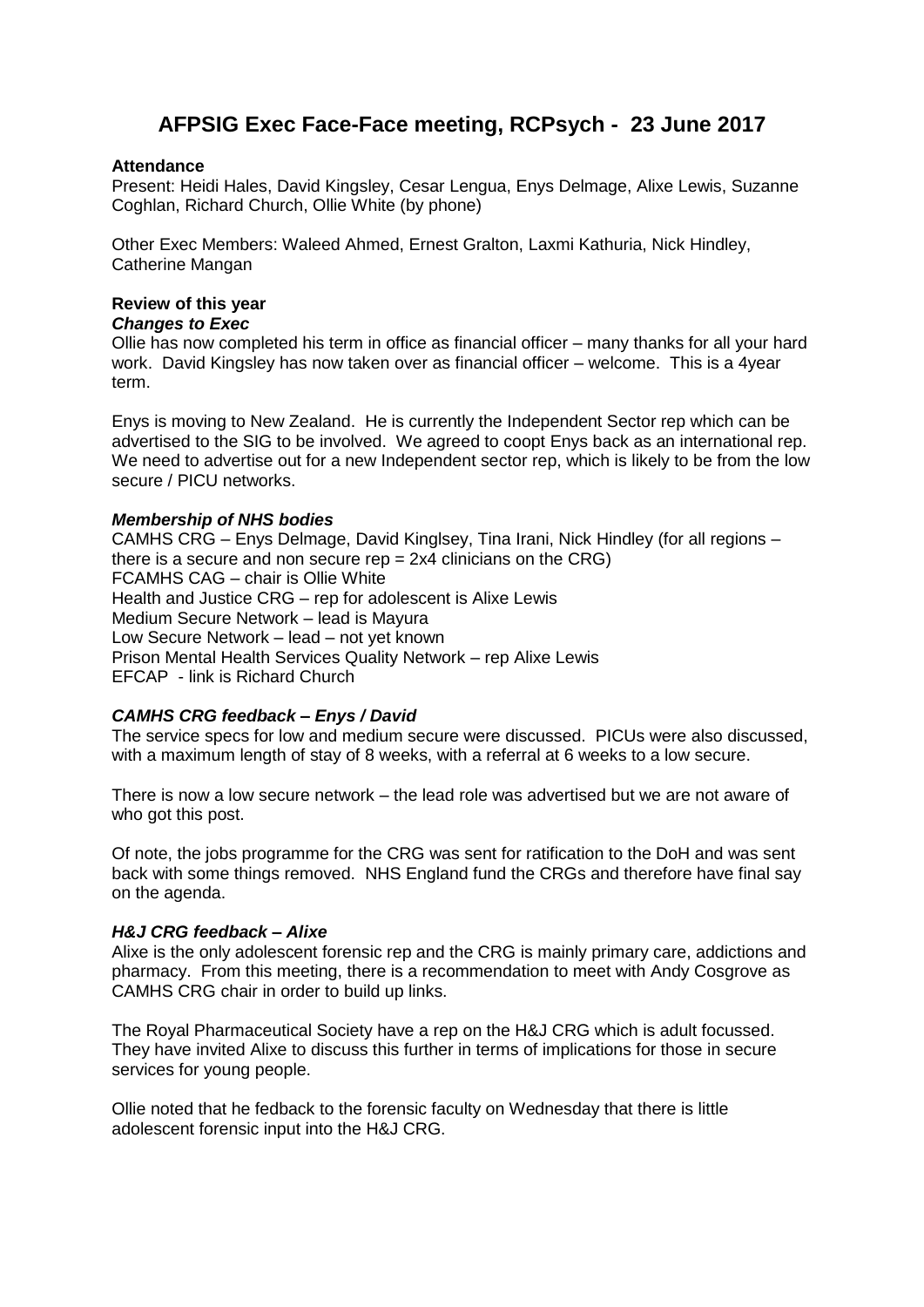## *PMHSQN – Alixe*

These were initially written to for adult prison services and Royal College of Psychiatry peer review of prison health services. It is planned to be a yearly audit. It has now been agreed that any peer review will include an adolescent forensic clinician on the team. However, as we are commissioned against College standards, which are about to be reviewed, it is important to be mindful of this.

## *QNIC standards – David / Enys*

David and Enys have been involved in redrafting the QNIC standards for secure hospitals for young people.

## *Finances*

Current balance £4791 Income from conference £4950 & Cost is conference £3169. Therefore surplus was £1781. We donated £500 to EFCAP.

## *AFPSIG annual day conference*

This was the second year our conference was arranged by CALC and it has been more successful in terms of advertising and less stressful in terms of arranging.

Full cost tickets were £95. 80 people attended with 58 paying. We provided some assisted places. Income generation was £1781.

## *Consultations – Consultation Group - David / Enys / Cesar and Heidi*

We have not made so many consultations as the processes have changed slightly within the college with a more collegiate response joining faculties. We have however contributed to to:

Council of Europe Visit – Prevention of Torture and Inhuman/Degrading Treatment or Punishment Minimal Age of Criminal

Responsibility in Scotland

Lammy Review - BAME representation in the Criminal Justice System

Prisons Reform & Courts Bill

NICE quality Standards

CR174 – Safe patients

A BMA ethics document about working with young people in segregation / isolation in prisons has been circulated for consultation, when sent around to the AFPSIG exec prior to this meeting, Nick Hindley suggested that it be shared with the CRG/ CAG – therefore one recommendation from our SIG is for the BMA to consider sharing with the secure CAG. Alixe and Heidi will prepare a SIG response. This has also been shared with the informal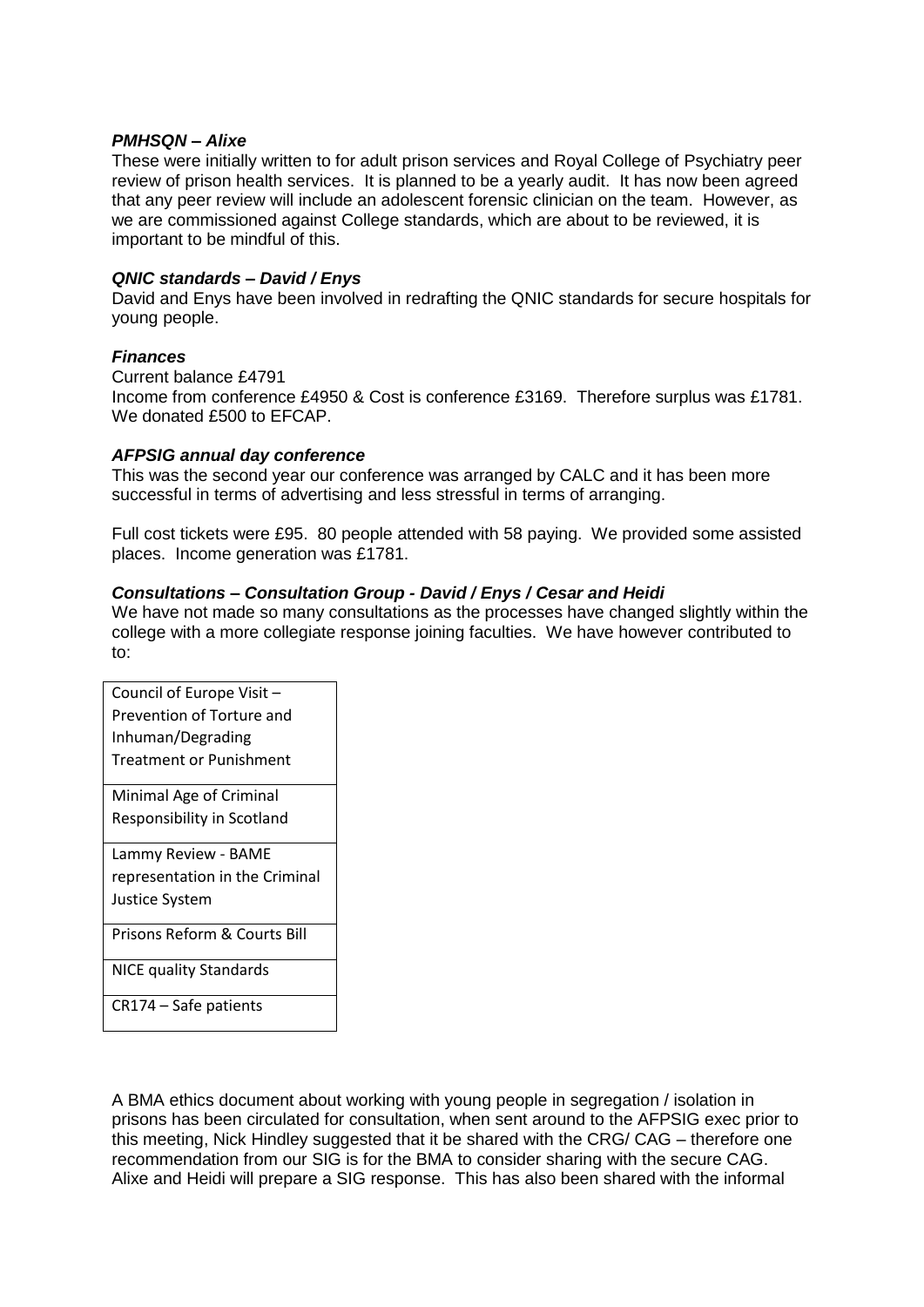clinicians working in secure care network and discussed this morning. For a response from clinicians working within the secure estate; a response will be sent from that group too.

## *Updates*

## *EFCAP – Richard Church*

Many countries are developing their own EFCAP – and EFCAP acknowledge that AFPSIG is the UK group. Nick Hindley was our rep on the advisory board but has stepped down; it is for AFPSIG to nominate his successor. Richard Church is an 'officer' as part of the executive. We agreed to nominate Richard to be on the advisory board. Next congress is in Venice May 2018. Of note, CAPMH journal are making an open access journal on adolescent forensic with a fee, deadline 30.6.17. On discussion we noted it was important to maintain a link with EFCAP and therefore agreed to continue to pay £500 into EFCAP.

## *Peter Misch sent his apologies and gave feedback*

He has sent information out about a PREVENT and counter terrorism conference he attended and one planned in the UK.

## *CAMHS faculty feedback – Cesar*

The new chair for the CAP Exec is Dr Dubicka. CAMHS faculty is a very active faculty and it had the following work streams in 2016:

> Prevent (Cesar Lengua) Public Mental Health (Mike Shaw) Service Models and revision of CR182 (Andrew Hill-Smith) Professional support for trainees and consultants (Helen Rayner) CAMHS currency testing steering group/data sets (Madhav Rao, David Foreman) When and when not to admit children and young people (Bernadka Dubicka)

The following priorities have been identified for 2017:

Promoting specialist CAMHS and the role of CAP Recruitment and retention **Schools** 

Leads will be assigned in due course

Kathryn Pugh & Andy Cosgrove presented on Specialist CAMHS at the strategy meeting in January 2017.

## *Forensic faculty feedback – Ollie*

Professor Pamela Taylor is the current chair. The Queens speech included the Conservative pledge to redevelop the Mental Health legislation and the College are preparing a response and considering their position regarding potential revisions. Ollie is directly involved with this work via the Forensic Faculty Exec. It will be important to consider any revision in relation to young people.

The Royal College document CR174: Safe Patients, Quality Services is currently under revision. This outlines the roles of psychiatrists in each subspecialty. Ollie, Cesar and Heidi have reviewed this on behalf of the AFPSIG and added in adolescent forensic psychiatry roles into both the Forensic and Child & Adolescent sections. The CR174 revisions have been discussed in both forensic and CAMHS faculty meetings.

## *Independent Sector – Enys*

Development of the low secure network is in development. The issue of research is being discussed more and this may happen more across the low secure network. David is meeting with David James about a CRG research group for service based research.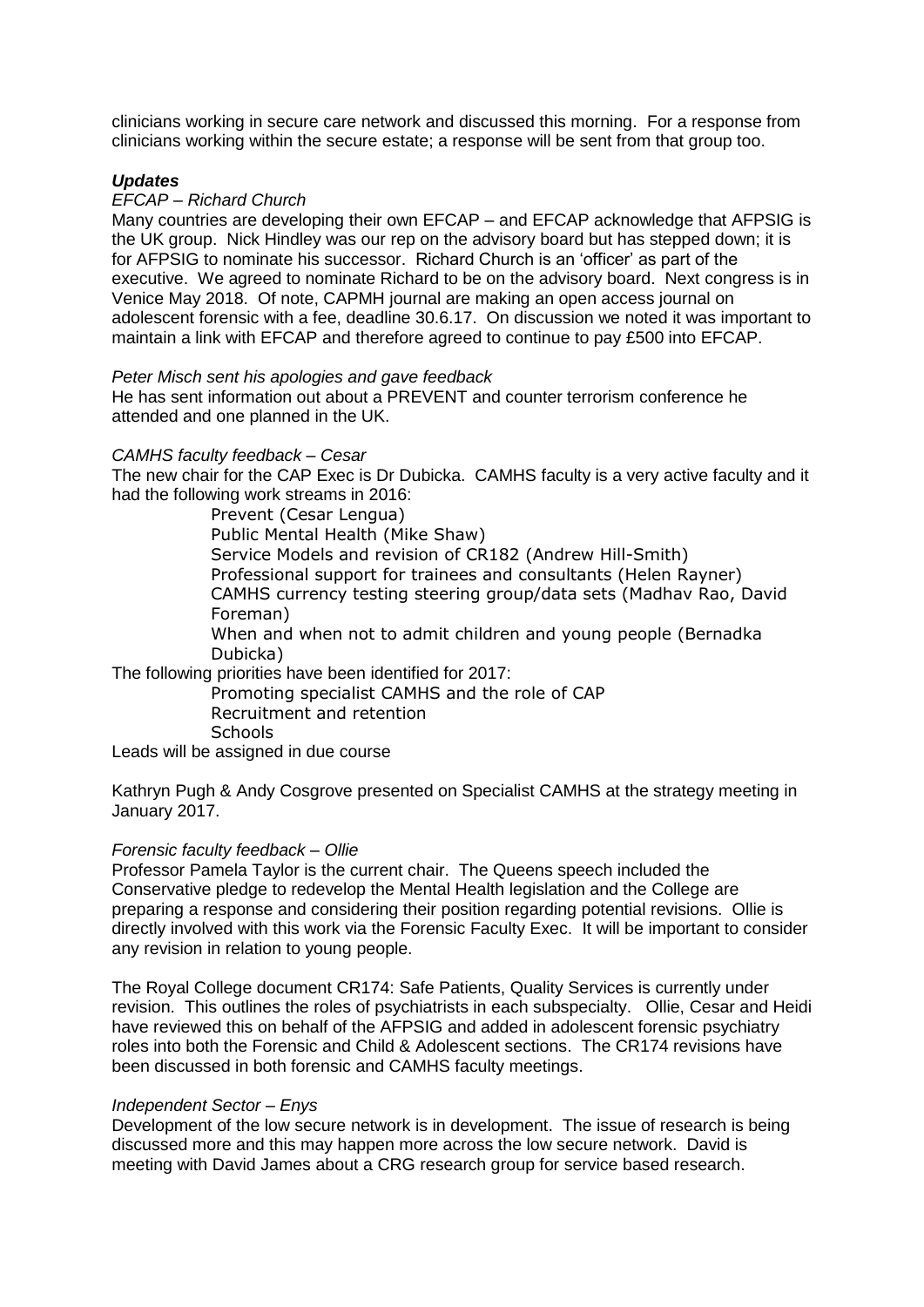#### *Trainee update* – Suzanne

Suzanne's dual training post in Oxford will be available in coming year or so- she is due to finish in early 2018.

There are other 5year posts in Wessex and Yorkshire (appointed to start February 2016). In some recent interviews for dual training posts, no one was appointed to the posts as the applicants did not meet the required standard.

Some FCAMHS service development in Dublin and Belfast. We noted that, with the development of forensic CAMHS, there will be a sudden demand for more adolescent forensic psychiatrists. CAMHS schemes may be attracted to coupling to forensic numbers.

## *Newsletter*

We have prepared and sent out 3 newsletters. Thank you Waleed for all the hard work. The next one is due in July – please can we have contributions.

## *Feedback from Membership*

Only 4 responses from the questionnaire sent out on Survey Monkey to members of SIG and attendees at the conference. This may have been because some Trusts do not allow Survey Monkey. It was noted that a feedback questionnaire can be requested before we send out certificates at any conference we hold.

## **Plans for Next Year**

#### *Conference*

Likely date will be March next year.

Suggestions of topics for topics:

- Fitness to Plead & Effective Participation but concern that we have covered some of this 2 years ago. There was a Lord Chief Justice made a practice direction about young people in court which was very helpful. This has been pared back over the years, with a revisit in 2014 and 2016. It may be helpful for AFPSIG to send a response to the directions, though not invited.
- PREVENT and Counter Terrorism topical and lots being presented already but often not young person focussed and so a day focussing on young people within health, education and safeguarding – are there known pathways into radicalisation?
- Cyber security and young people
- Problems mental staff have working in institutions
- Can join Ethical issues in managing risks in young people ethics of seg and PREVENT
- Risk and placement in least restrictive options 'Managing risk, patient rights and least restrictive options'

## *Annual Plans*

Next day conference in March at RCPsych – we need to finalise topic

To try to plan a masterclass in Effective Participation in September

To continue to pay £500 EFCAP as this keeps the links

To continue to link into student and junior psychiatry conferences to highlight increasing jobs becoming available in adolescent forensic psychiatry

## **Jobs to do**

Advertise within SIG for Independent Sector Rep to replace Enys - Heidi Heidi to find room for day conference – end of March - Heidi